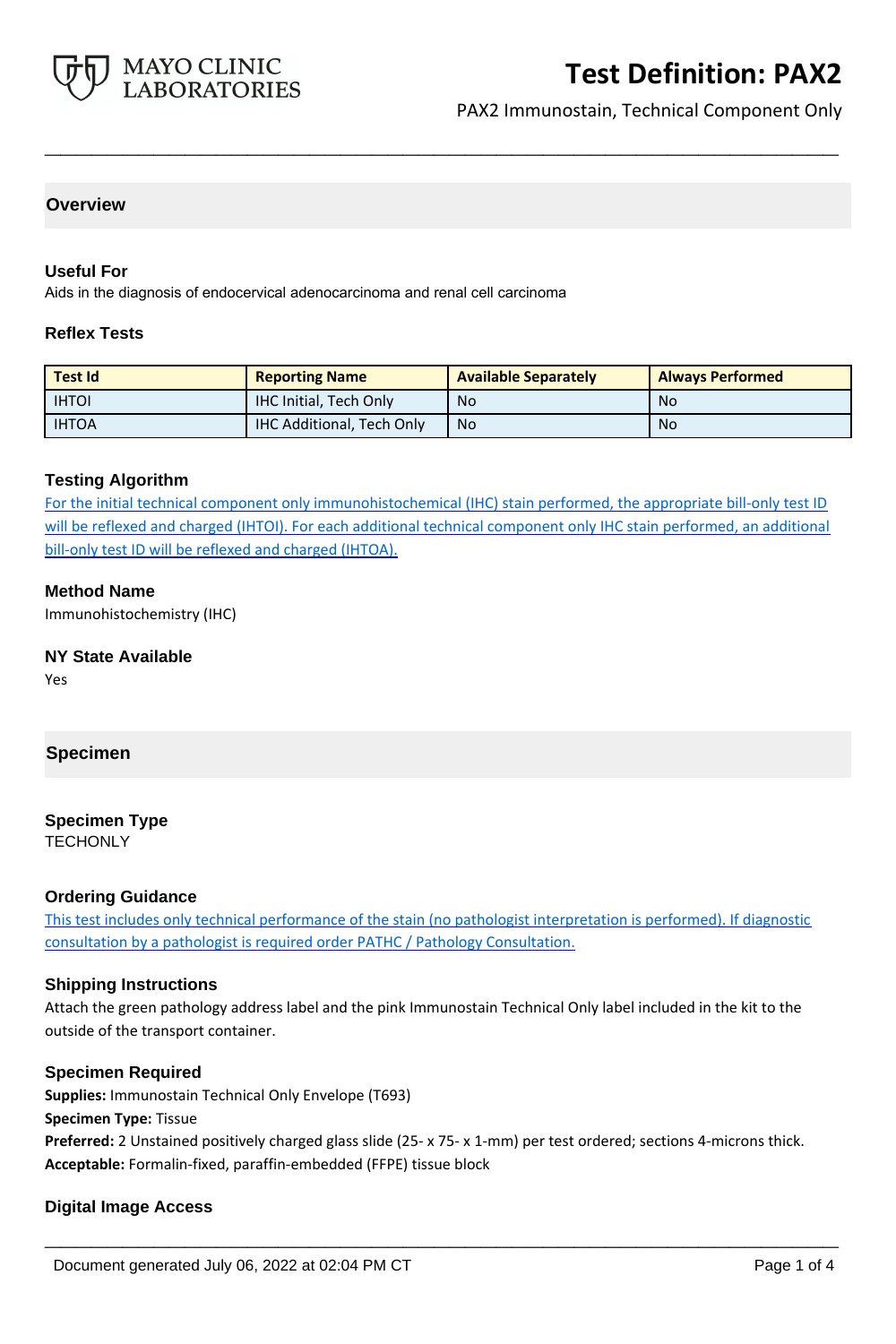

# **Test Definition: PAX2**

PAX2 Immunostain, Technical Component Only

Mayo Clinic is preparing to migrate to a new slide scanning solution and will need to temporarily suspend digital imaging for tech-only IHC/ISH orders received after June 17. We will send a follow-up notification by September 1st indicating when digital imaging resumes. We appreciate your patience as we improve our digital imaging solution.

**\_\_\_\_\_\_\_\_\_\_\_\_\_\_\_\_\_\_\_\_\_\_\_\_\_\_\_\_\_\_\_\_\_\_\_\_\_\_\_\_\_\_\_\_\_\_\_\_\_\_\_**

#### **Forms**

If not ordering electronically, complete, print, and send a *Immunohistochemical (IHC)/In Situ Hybridization (ISH) Stains* [Request](https://www.mayocliniclabs.com/it-mmfiles/ihc-and-ish-stain-request-form-mc0767-09a.pdf) (T763) with the specimen.

#### **Reject Due To**

Wet/frozen tissue Cytology smears Nonformalin fixed tissue Nonparaffin embedded tissue Noncharged slides ProbeOn slides Reje ct

#### **Specimen Stability Information**

| <b>Specimen Type</b> | <b>Temperature</b>  | <b>Time</b> | <b>Special Container</b> |
|----------------------|---------------------|-------------|--------------------------|
| <b>TECHONLY</b>      | Ambient (preferred) |             |                          |
|                      | Refrigerated        |             |                          |

### **Clinical & Interpretive**

#### **Clinical Information**

Paired box gene 2 (PAX2) is a nuclear transcription factor. Expression of PAX2 and PAX8 is useful in the diagnosis of renal cell carcinoma. Loss of PAX2 expression is useful in the diagnosis of endocervical adenocarcinoma.

#### **Interpretation**

This test includes only technical performance of the stain (no pathologist interpretation is performed). Mayo Clinic cannot provide an interpretation of tech only stains outside the context of a pathology consultation. If an interpretation is needed, refer to PATHC / Pathology Consultation for a full diagnostic evaluation or second opinion of the case. All material associated with the case is required. Additional specific stains may be requested as part of the pathology consultation, and will be performed as necessary at the discretion of the Mayo pathologist.

The positive and negative controls are verified as showing appropriate immunoreactivity. If a control tissue is not included on the slide, a scanned image of the relevant quality control tissue is available upon request; contact 855-516-8404.

Interpretation of this test should be performed in the context of the patient's clinical history and other diagnostic tests by a qualified pathologist.

#### **Cautions**

Age of a cut paraffin section can affect immunoreactivity. Stability thresholds vary widely among published literature and are antigen-dependent. Best practice is for paraffin sections to be cut within 6 weeks.

#### **Clinical Reference**

1. Rabban J, McAlhany S, Lerwill M, et al: PAX2 Distinguishes Benign Mesonephric and Mullerian Glandular Lesions of the

**\_\_\_\_\_\_\_\_\_\_\_\_\_\_\_\_\_\_\_\_\_\_\_\_\_\_\_\_\_\_\_\_\_\_\_\_\_\_\_\_\_\_\_\_\_\_\_\_\_\_\_**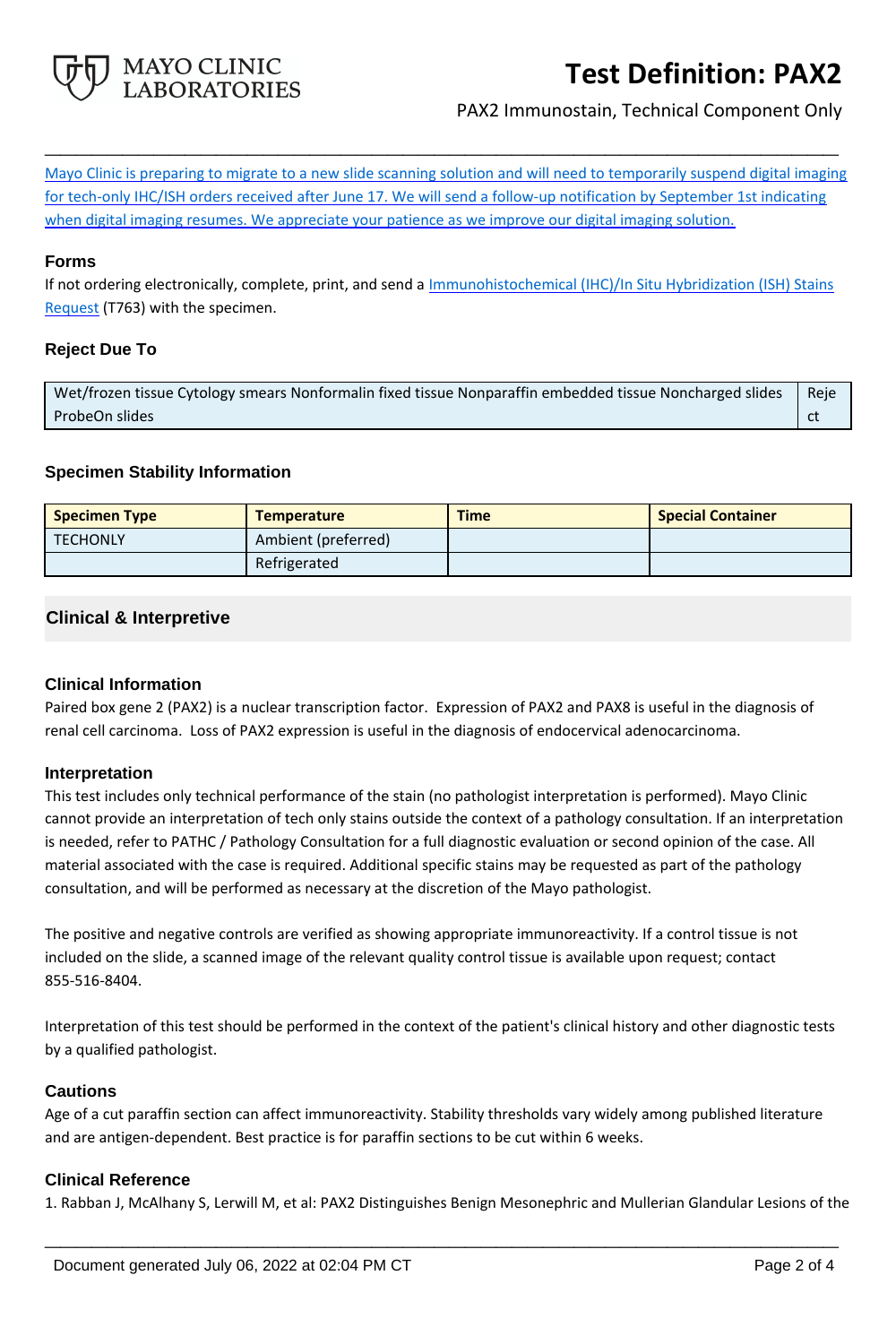

# **Test Definition: PAX2**

PAX2 Immunostain, Technical Component Only

Cervix From Endocervical Adenocarcinoma, Including Minimal Deviation Adenocarcinoma. Am J Surg Pathol 2010;34(2):137-146

2. Ozcan A, Roza G, Ro J, et al: PAX2 and PAX8 Expression in Primary and Metastatic Renal Tumors: A Comprehensive Comparison. Arch Pathol Lab Med 2012;136(12):1541-1551

**\_\_\_\_\_\_\_\_\_\_\_\_\_\_\_\_\_\_\_\_\_\_\_\_\_\_\_\_\_\_\_\_\_\_\_\_\_\_\_\_\_\_\_\_\_\_\_\_\_\_\_**

3. Knoepp S, Kunju L, Roh M: Utility of PAX8 and PAX2 immunohistochemistry in the identification of renal cell carcinoma in diagnostic cytology. Diagn Cytopathol 2012;40(8):667-672

4. Shukla A, Thomas D, Roh M: PAX8 and PAX2 expression in endocervical adenocarcinoma in situ and high-grade squamous dysplasia. Int J Gynecol Pathol 2013;32(1):116-1121

## **Performance**

#### **Method Description**

Immunohistochemistry on sections of paraffin-embedded tissue.(Unpublished Mayo method)

## **PDF Report**

No

**Day(s) Performed** Monday through Friday

**Report Available** 1 to 3 days

**Specimen Retention Time** Until staining is complete

**Performing Laboratory Location** Rochester

#### **Fees & Codes**

## **Fees**

- Authorized users can sign in to [Test Prices](https://www.mayocliniclabs.com/customer-service/client-price-lookup/index.html?unit_code=PAX2) for detailed fee information.
- Clients without access to Test Prices can contact [Customer Service](http://www.mayocliniclabs.com/customer-service/contacts.html) 24 hours a day, seven days a week.
- Prospective clients should contact their Regional Manager. For assistance, contact [Customer Service.](http://www.mayocliniclabs.com/customer-service/contacts.html)

## **Test Classification**

This test has been cleared, approved, or is exempt by the US Food and Drug Administration and is used per manufacturer's instructions. Performance characteristics were verified by Mayo Clinic in a manner consistent with CLIA requirements.

**\_\_\_\_\_\_\_\_\_\_\_\_\_\_\_\_\_\_\_\_\_\_\_\_\_\_\_\_\_\_\_\_\_\_\_\_\_\_\_\_\_\_\_\_\_\_\_\_\_\_\_**

### **CPT Code Information**